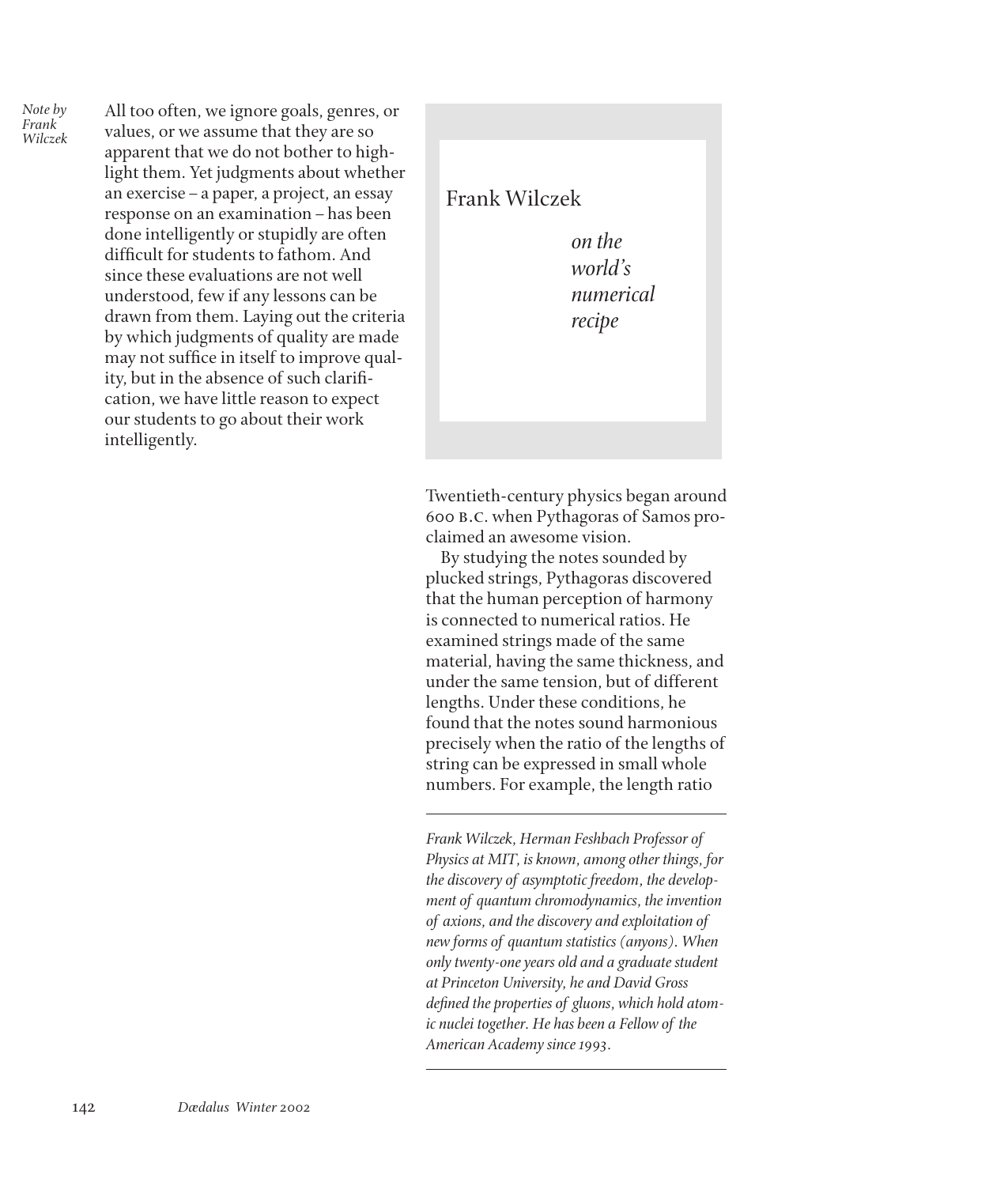2:1 sounds a musical octave, 3:2 a musical fifth, and  $4:3$  a musical fourth.

The vision inspired by this discovery is summed up in the maxim "All Things are Number." This became the credo of the Pythagorean Brotherhood, a mixedsex society that combined elements of an archaic religious cult and a modern scientific academy.

The Brotherhood was responsible for many fine discoveries, all of which it attributed to Pythagoras. Perhaps the most celebrated and profound is the Pythagorean Theorem. This theorem remains a staple of introductory geometry courses. It is also the point of departure for the Riemann-Einstein theories of curved space and gravity.

Unfortunately, this very theorem undermined the Brotherhood's credo. Using the Pythagorean Theorem, it is not hard to prove that the ratio of the hypotenuse of an isosceles right triangle to either of its two shorter sides cannot be expressed in whole numbers. A member of the Brotherhood who revealed this dreadful secret drowned shortly afterwards, in suspicious circumstances. Today, when we say  $\sqrt{2}$  is irrational, our language still reflects these ancient anxieties.

Still, the Pythagorean vision, broadly understood–and stripped of cultic, if not entirely of mystical, trappings– remained for centuries a touchstone for pioneers of mathematical science. Those working within this tradition did not insist on whole numbers, but continued to postulate that the deep structure of the physical world could be captured in purely conceptual constructions. Considerations of symmetry and abstract geometry were allowed to supplement simple numerics.

In the work of the German astronomer Johannes Kepler (1570–1630), this program reached a remarkable apotheosis–

only to unravel completely.

Students today still learn about Kepler's three laws of planetary motion. But before formulating these celebrated laws, this great speculative thinker had announced another law–we can call it Kepler's zeroth law–of which we hear much less, for the very good reason that it is entirely wrong. Yet it was his discovery of the zeroth law that fired Kepler's enthusiasm for planetary astronomy, in particular for the Copernican system, and launched his extraordinary career. Kepler's zeroth law concerns the relative size of the orbits of different planets. To formulate it, we must imagine that the planets are carried about on concentric spheres around the Sun. His law states that the successive planetary spheres are of such proportions that they can be inscribed within and circumscribed about the five Platonic solids. These five remarkable solids–tetrahedron, cube, octahedron, dodecahedron, icosahedron–have faces that are congruent equilateral polygons. The Pythagoreans studied them, Plato employed them in the speculative cosmology of the *Timaeus*, and Euclid climaxed his *Elements* with the first known proof that only five such regular polyhedra exist.

Kepler was enraptured by his discovery. He imagined that the spheres emitted music as they rotated, and he even speculated on the tunes. (This is the source of the phrase "music of the spheres.") It was a beautiful realization of the Pythagorean ideal. Purely conceptual, yet sensually appealing, the zeroth law seemed a production worthy of a mathematically sophisticated Creator.

To his great credit as an honest man and–though the concept is anachronistic–as a scientist, Kepler did not wallow in mystic rapture, but actively strove to see whether his law accurately matched reality. He discovered that it does not. In

*The world's numerical recipe*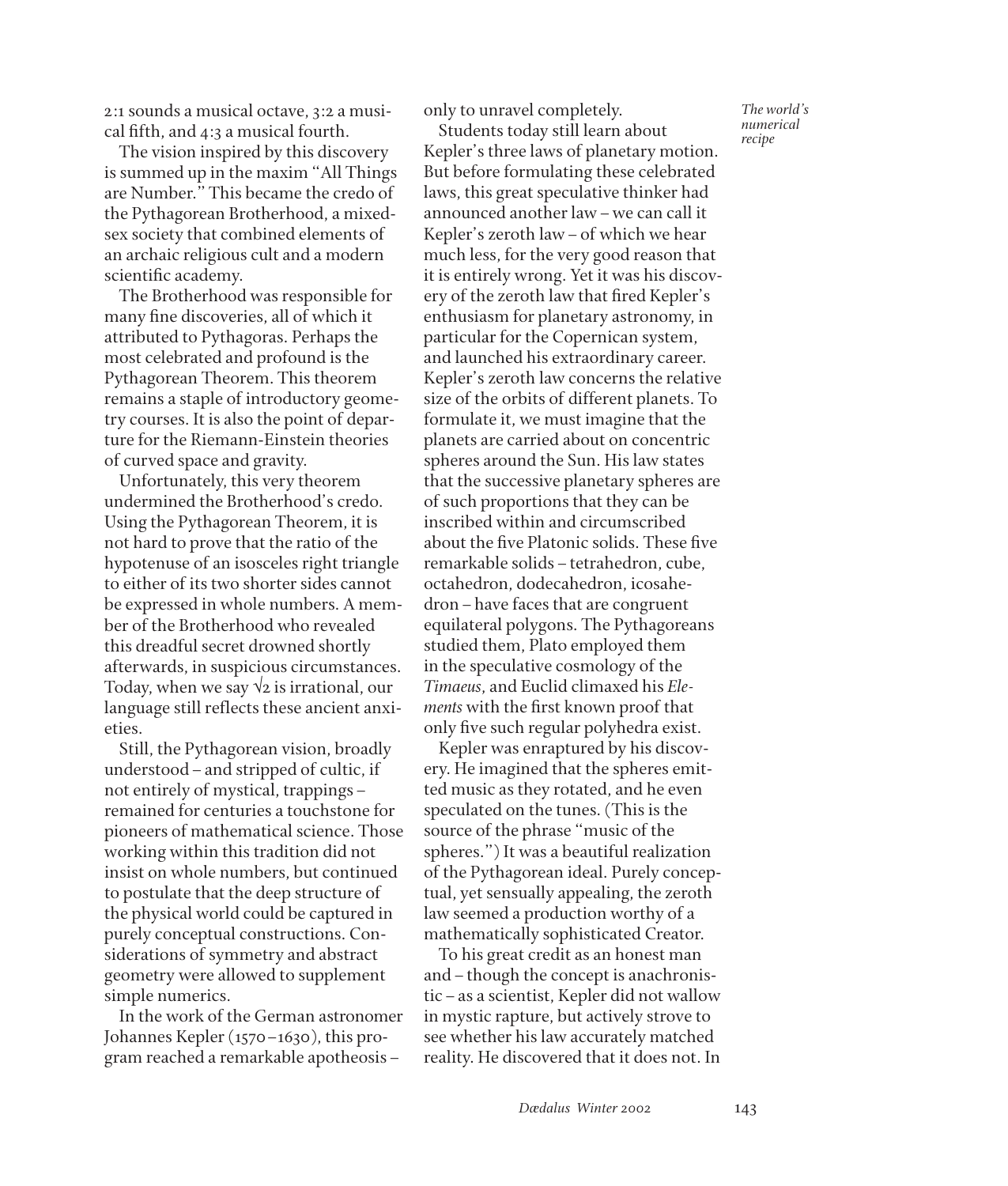*Note by Frank Wilczek* wrestling with the precise observations of Tycho Brahe, Kepler was forced to give up circular in favor of elliptical orbits. He couldn't salvage the ideas that first inspired him.

After this, the Pythagorean vision went into a long, deep eclipse. In Newton's classical synthesis of motion and gravitation, there is no sense in which structure is governed by numerical or conceptual constructs. All is dynamics. Newton's laws inform us, given the positions, velocities, and masses of a system of gravitating bodies at one time, how they will move in the future. They do not fix a unique size or structure for the solar system. Indeed, recent discoveries of planetary systems around distant stars have revealed quite different patterns. The great developments of nineteenthcentury physics, epitomized in Maxwell's equations of electrodynamics, brought many new phenomena with the scope of physics, but they did not alter this situation essentially. There is nothing in the equations of classical physics that can fix a definite scale of size, whether for planetary systems, atoms, or anything else. The world-system of classical physics is divided between initial conditions that can be assigned arbitrarily, and dynamical equations. In those equations, neither whole numbers nor any other purely conceptual elements play a distinguished role.

Quantum mechanics changed everything.

Emblematic of the new physics, and decisive historically, was Niels Bohr's atomic model of 1913. Though it applies in a vastly different domain, Bohr's model of the hydrogen atom bears an uncanny resemblance to Kepler's system of planetary spheres. The binding force is electrical rather than gravitational, the players are electrons orbiting around protons rather than planets orbiting the

Sun, and the size is a factor  $10^{-22}$  smaller; but the leitmotif of Bohr's model is unmistakably "Things are Number."

Through Bohr's model, Kepler's idea that the orbits that occur in nature are precisely those that embody a conceptual ideal emerged from its embers, reborn like a phoenix, after three hundred years' quiescence. If anything, Bohr's model conforms more closely to the Pythagorean ideal than Kepler's, since its preferred orbits are defined by whole numbers rather than geometric constructions. Einstein responded with great empathy and enthusiasm, referring to Bohr's work as "the highest form of musicality in the sphere of thought."

Later work by Heisenberg and Schrödinger, which defined modern quantum mechanics, superseded Bohr's model. This account of subatomic matter is less tangible than Bohr's, but ultimately much richer. In the Heisenberg-Schrödinger theory, electrons are no longer particles moving in space, elements of reality that at a given time are "just there and not anywhere else." Rather, they define oscillatory, spacefilling wave patterns always "here, there, and everywhere." Electron waves are attracted to a positively charged nucleus and can form localized standing wave patterns around it. The mathematics describing the vibratory patterns that define the states of atoms in quantum mechanics is identical to that which describes the resonance of musical instruments. The stable states of atoms correspond to pure tones. I think it's fair to say that the musicality Einstein praised in Bohr's model is, if anything, heightened in its progeny (though Einstein himself, notoriously, withheld his approval from the new quantum mechanics).

The big difference between nature's instruments and those of human con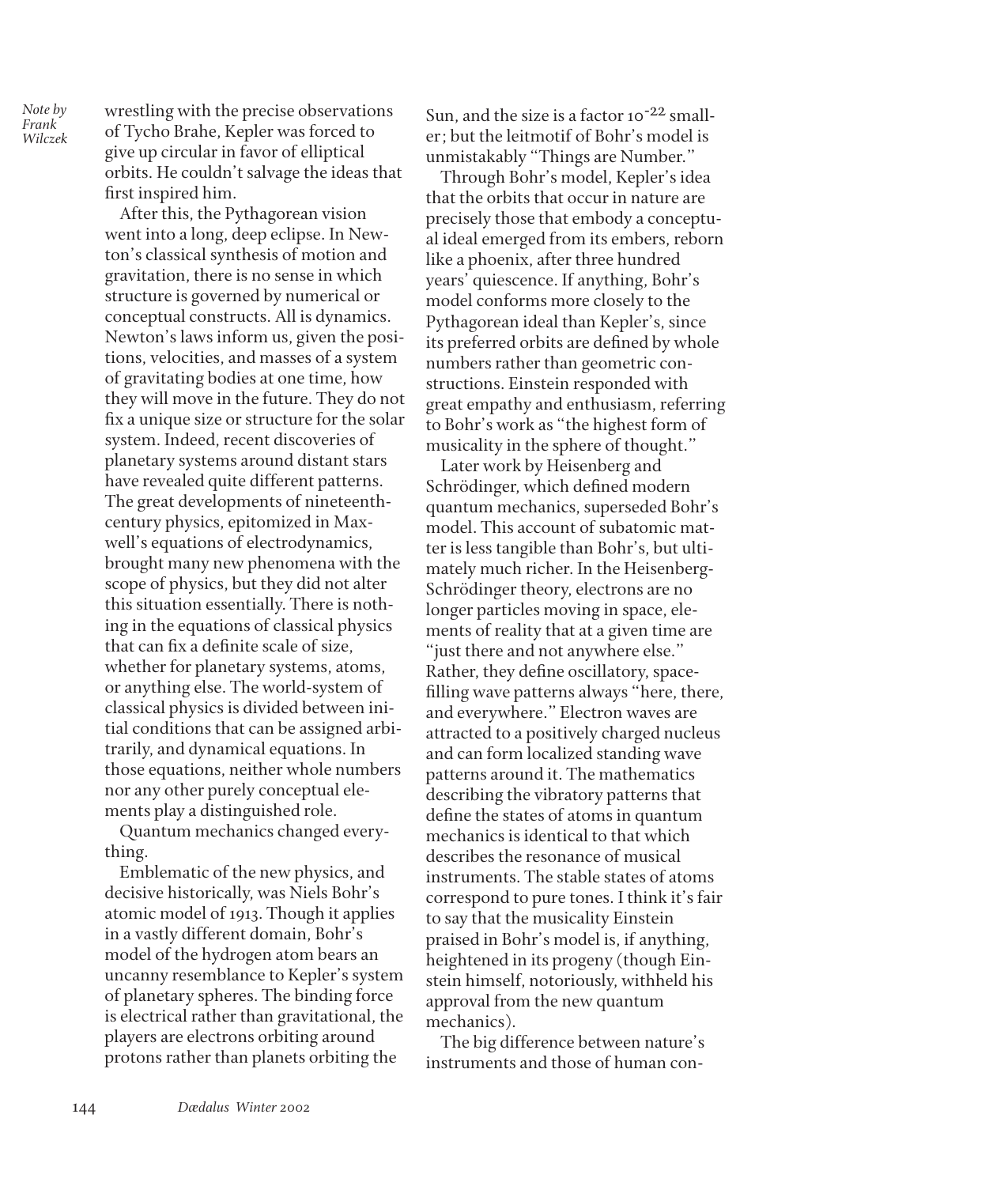struction is that her designs depend not on craftsmanship refined by experience, but rather on the ruthlessly precise application of simple rules. Now if you browse through a textbook on atomic quantum mechanics, or look at atomic vibration patterns using modern visualization tools, "simple" might not be the word that leaps to mind. But it has a precise, objective meaning in this context. A theory is simpler the fewer nonconceptual elements, which must be taken from observation, enter into its construction. In this sense, Kepler's zeroth law provided a simpler (as it turns out, too simple) theory of the solar system than Newton's, because in Newton's theory the relative sizes of planetary orbits must be taken from observation, whereas in Kepler's they are determined conceptually.

From this perspective, modern atomic theory is extraordinarily simple. The Schrödinger equation, which governs electrons in atoms, contains just two nonconceptual quantities. These are the mass of the electron and the so-called fine-structure constant, denoted  $\alpha$ , that specifies the overall strength of the electromagnetic interaction. By solving this one equation, finding the vibrations it supports, we make a concept-world that reproduces a tremendous wealth of realworld data, notably the accurately measured spectral lines of atoms that encode their inner structure. The marvelous theory of electrons and their interactions with light is called quantum electrodynamics, or QED.

In the initial modeling of atoms, the focus was on their accessible, outlying parts, the electron clouds. The nuclei of atoms, which contain most of their mass and all of their positive charge, were treated as so many tiny (but very heavy!) black boxes, buried in the core. There was no theory for the values of nuclear

masses or their other properties; these were simply taken from experiment. That pragmatic approach was extremely fruitful and to this day provides the working basis for practical applications of physics in chemistry, materials science, and biology. But it failed to provide a theory that was in our sense simple, and so it left the ultimate ambitions of a Pythagorean physics unfulfilled.

Starting in the early 1930s, with electrons under control, the frontier of fundamental physics moved inward, to the nuclei. This is not the occasion to recount the complex history of the heroic constructions and ingenious deductions that at last, after fifty years of strenuous international effort, fully exposed the secrets of this inaccessible domain. Fortunately, the answer is easier to describe, and it advances and consummates our theme.

The theory that governs atomic nuclei is quantum chromodynamics, or QCD. As its name hints, QCD is firmly based on quantum mechanics. Its mathematical basis is a direct generalization of qed, incorporating a more intricate structure supporting enhanced symmetry. Metaphorically, QCD stands to QED as an icosahedron stands to a triangle. The basic players in QCD are quarks and gluons. For constructing an accurate model of ordinary matter just two kinds of quarks, called up and down or simply *u* and *d,* need to be considered. (There are four other kinds, at least, but they are highly unstable and not important for ordinary matter.) Protons, neutrons,  $\pi$  mesons, and a vast zoo of very shortlived particles called resonances are constructed from these building blocks. The particles and resonances observed in the real word match the resonant wave patterns of quarks and gluons in the concept-world of QCD, much as states of atoms match the resonant wave pat-

*The world's numerical recipe*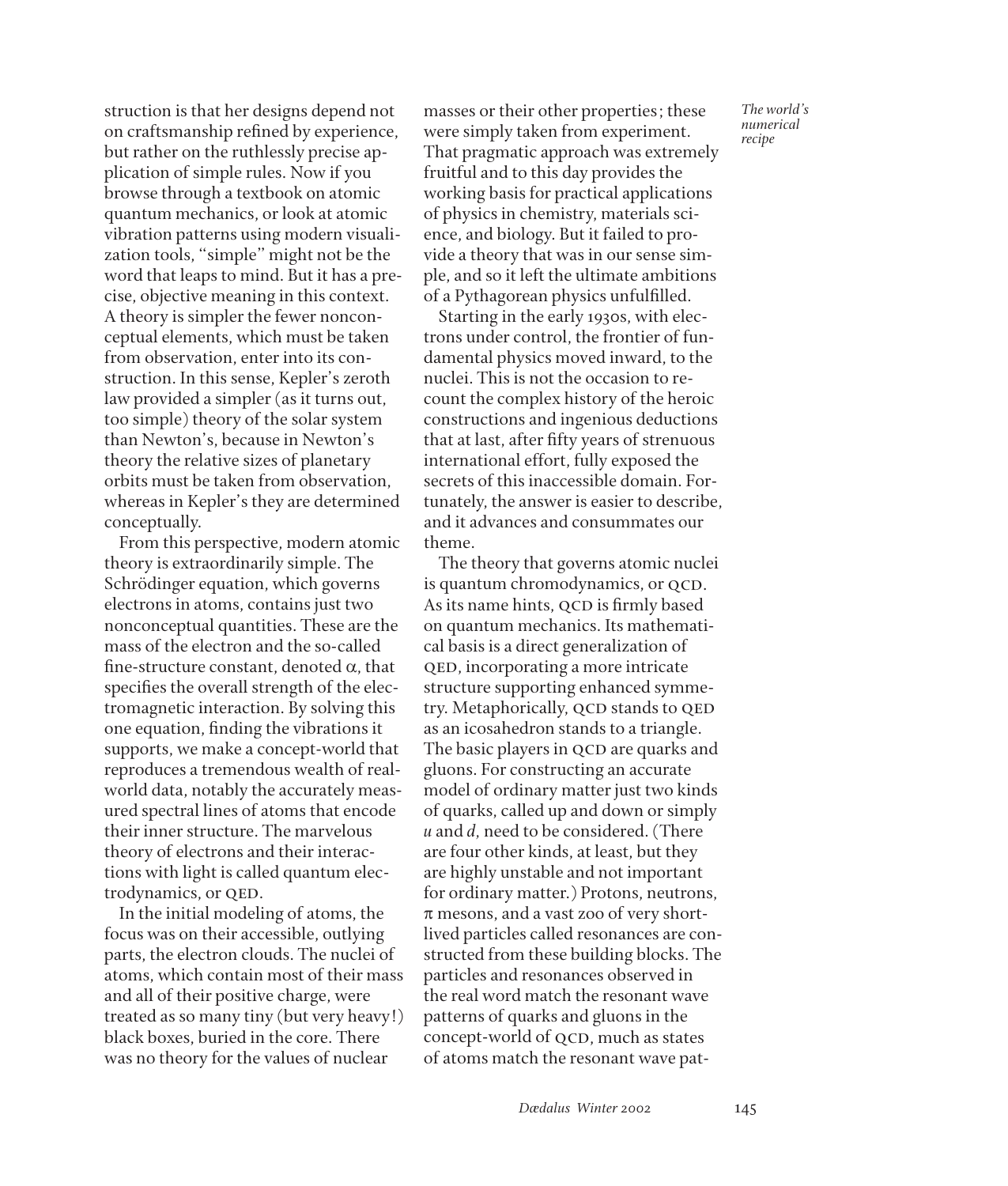terns of electrons. You can predict their masses and properties directly by solving the equations.

A peculiar feature of QCD, and a major reason why it was hard to discover, is that the quarks and gluons are never found in isolation, but always in complex associations. QCD actually predicts this "confinement" property, but that's not easy to prove.

Considering how much it accounts for, QCD is an amazingly simple theory, in our objective sense. Its equations contain just three nonconceptual ingredients: the masses of the *u* and *d* quarks and the strong coupling constant  $\alpha_{\rm s}$ , analogous to the fine structure constant of QED, which specifies how powerfully quarks couple to gluons. The gluons are automatically massless.

Actually even three is an overestimate. The quark-gluon coupling varies with distance, so we can trade it in for a unit of distance. In other words, mutant QCDs with different values of  $\alpha_s$  generate concept-worlds that behave identically, but use different-sized metersticks. Also, the masses of the *u* and *d* quarks turn out not to be very important, quantitatively. Most of the mass of strongly interacting particles is due to the pure energy of the moving quarks and gluons they contain, according to the converse of Einstein's equation,  $m = E/c^2$ . The masses of the *u* and *d* quarks are much smaller than the masses of the protons and other particles that contain them.

Putting all this together, we arrive at a most remarkable conclusion. To the extent that we are willing to use the proton itself as a meterstick, and ignore the small corrections due to the *u* and *d* quark masses, QCD becomes a theory with *no nonconceptual elements whatsoever*.

Let me summarize. Starting with precisely four numerical ingredients, which must be taken from experiment, QED

and QCD cook up a concept-world of mathematical objects whose behavior matches, with remarkable accuracy, the behavior of real-world matter. These objects are vibratory wave patterns. Stable elements of reality–protons, atomic nuclei, atoms–correspond, not just metaphorically but with mathematical precision, to pure tones. Kepler would be pleased.

This tale continues in several directions. Given two more ingredients, Newton's constant  $G_N$  and Fermi's constant  $G_F$ , which parametrize the strength of gravity and of the weak interaction, respectively, we can expand our conceptworld beyond ordinary matter to describe virtually all of astrophysics. There is a brilliant series of ideas involving uni fied field theories and supersymmetry that might allow us to get by with just five ingredients. (Once you're down to so few, each further reduction marks an epoch.) These ideas will be tested decisively in coming years, especially as the Large Hadron Collider (LHC) at CERN, near Geneva, swings into operation around 2007.

On the other hand, if we attempt to do justice to the properties of many exotic, short-lived particles discovered at highenergy accelerators, things get much more complicated and unsatisfactory. We have to add pinches of many new ingredients to our recipe, until it may seem that rather than deriving a wealth of insight from a small investment of facts, we are doing just the opposite. That's the state of our knowledge of fundamental physics today–simultaneously triumphant, exciting, and a mess.

The last word I leave to Einstein:

I would like to state a theorem which at present can not be based upon anything more than upon a faith in the simplicity, i.e., intelligibility, of nature: there are no